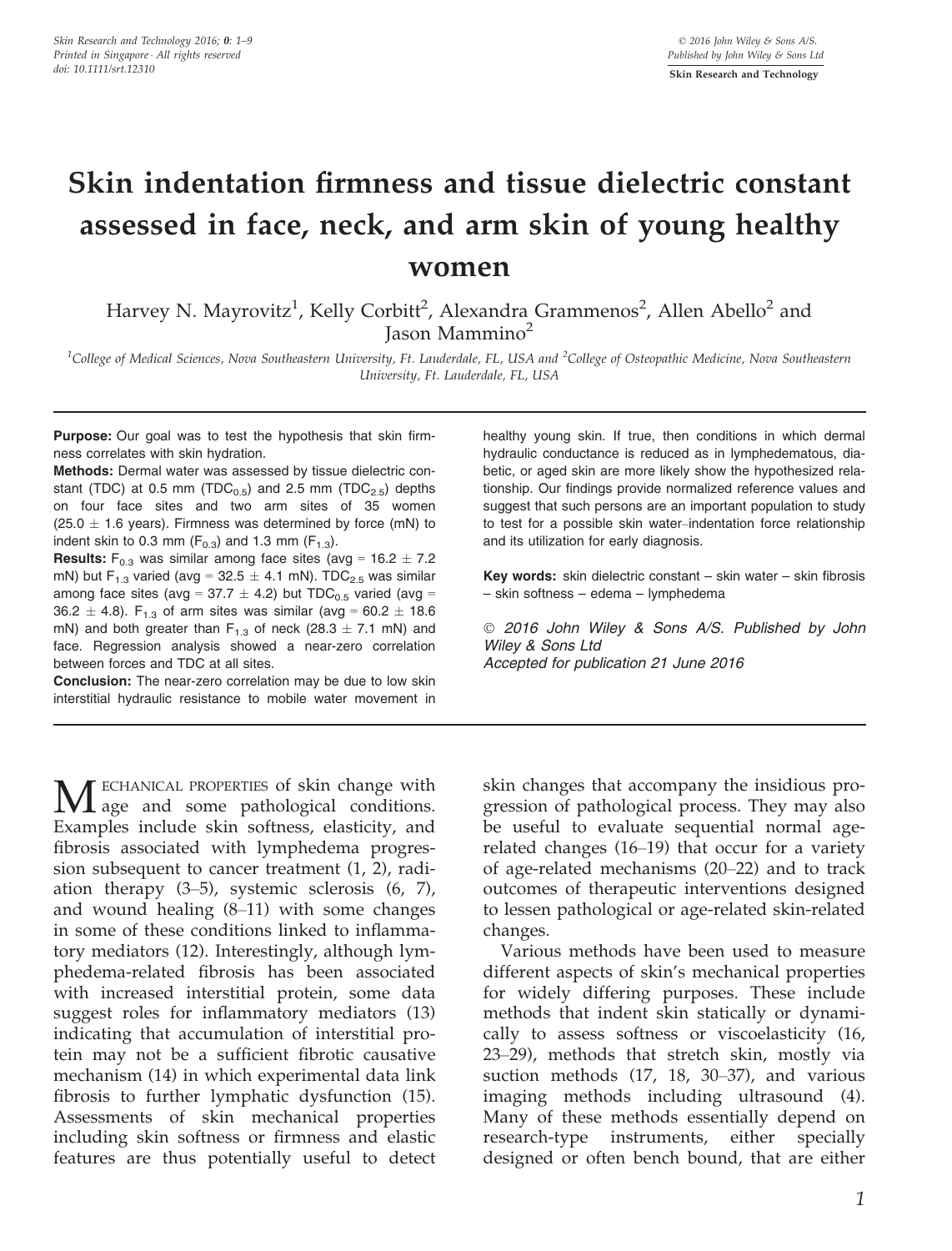not generally available or are not suited to rapid mobile measurements in a busy and timepressured clinical environment.

Recently, two hand-held noninvasive portable devices have become available that may provide a more convenient and rapid assessment method that will permit rapid quantitative assessment of certain aspects of skin mechanical properties using indentation methods. These devices indent skin to nominal depths of 0.3 mm and 1.3 mm while automatically recording the force required for the indentation. This force then becomes a quantitative measure of the skin's resistance to deformation. The availability of these devices allows study of fundamental issues related to possible linkage between skin tissue water and skin mechanical properties. In this regard, it is widely stated that skin stiffness and firmness (softness) is largely influenced by its water content (38) although this concept is not without detractors (39) and reported improvements in skin hydration do not necessarily lead to improved elasticity (40). However, others have suggested that the water content of the dermis increases indentation resistance (41). It was our initial hypothesis that skin hydration, when measured in upper dermis and deeper, would in fact directly correlate with skin softness as assessed by tissue indentation resistance. Thus, a main goal of this study was to test this hypothesis by comparing indices of local skin water via tissue dielectric constant (TDC) measurements (42–49) with skin indentation forces measured at the same skin targets. Further, because the devices used to measure indentation forces are relatively new and little is known about the range of values to be expected, a secondary goal was to provide such background reference values for future potential clinical uses that might include assessments of facial skin conditions and skin fibrosis in persons treated for breast or head and neck cancer.

# Methods

# Subjects

Eligibility was restricted to females aged 18– 30 years who had not had prior injectable fillers in their face, neck, or arm. All participants were health professional students at Nova Southeastern University who were recruited around campus for this study. Research study goals and procedures were explained to all potential

participants and any who chose to participate signed a consent form that was approved by the university institutional review board. Subjects were 35 Caucasian women with ages between 23 and 29 years with age (mean  $\pm$  SD) of  $25.0 \pm 1.6$  years. Body mass index (BMI) range was  $16.9-34.9 \text{ kg/m}^2 (22.8 \pm 4.1 \text{ kg/m}^2)$ . Total body fat (TBF) percentage, measured as described subsequently, ranged from 14.2 to 49.8% (28.9  $\pm$  7.6) and total body water percent (TBW) ranged from 38.2 to 62.4% (52.5  $\pm$  5.3). A tentative 'healthy' TBF range for Caucasian women in the age range of the present study is 21–32% (50). Accordingly, 26 subjects (74.3%) would be classed as within the healthy range, 2  $(5.7%)$  as under fat and 7  $(20%)$  as over fat. Based on BMI criteria, 2 (5.7%) were classed as underweight (BMI <18.5 kg/m<sup>2</sup>), 27 (77.1%) were  $18.5 - 24.9 \text{ kg/m}^2$ , 3 (8.6%) were overweight (BMI 25-29.9 kg/m<sup>2</sup>), and 3 (8.6%) were classed as obese (BMI ≥30 kg/m<sup>2</sup>). Each subject completed a Fitzpatrick skin questionnaire from which their Fitzpatrick score and skin type were determined (51). Scores and skin types were  $25.4 \pm 5.6$  and  $3.6 \pm 0.9$ , respectively. For skin type, 3 subjects were classed as type II (8.6%), 14 (40%) as type III, 13 (37.1%) as type IV, and 5 subjects as type V (14.3%). For the group, 19 (54.3%) were currently taking oral birth control and 6 (17.1%) had experienced moderate-tosevere facial acne previously. None were smokers. At measurement, time from the end of the last menstrual cycle was  $13.6 \pm 10.5$  days.

## Anatomical sites for measurements

Sites measured in this study included four face sites (A, B, C, and D), two neck sites (N1 and N2) and two arm sites (F1 and F2). Locations of the face sites (Fig. 1) were as follows; A was 2 cm anterior to the midline of the tragus, C was 2 cm lateral and inferior to the commissure of the mouth, B was halfway between A and C, and D was 1 cm lateral and 2 cm superior to the commissure of the mouth. Neck sites N1 and N2 were 8 cm and 10 cm inferior to face site B. Arm sites A1 and A2 (not shown) were located on the anterior forearm 6 cm distal to the antecubital fossa (A1) and on the anterior biceps 6 cm proximal to the antecubital fossa (A2). All measured sites were on the right side of the body and all measurements were made with subjects seated.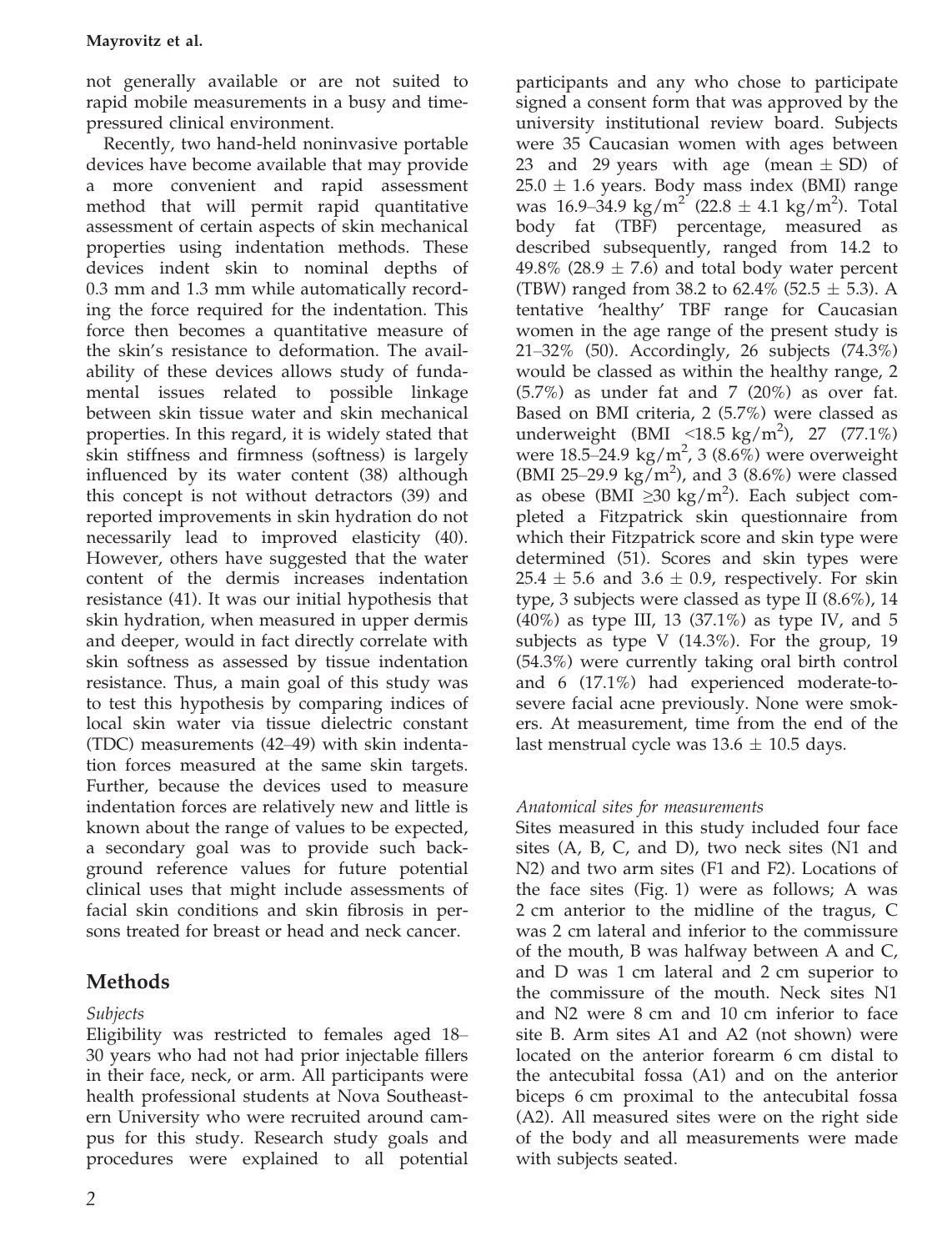

Fig. 1. Measurement sites on the face and neck. Face site A is 2 cm anterior to the tragus, and site  $C$  is  $2$  cm lateral and inferior to the commissure of the mouth. Site B is located halfway between sites A and C, while site D is 1 cm lateral and 2 cm superior to the commissure of the mouth. Neck sites N1 and N2 are located 8 and 10 cm inferior to face site B, respectively. Not shown are arm sites A1 and A2 that were, respectively, 6 cm distal and 6 cm proximal to the antecubital fossa on the anterior arm.

#### Indentation force measurements

To measure skin tissue firmness, the indentation force in milliNewtons (mN) required to indent skin to 0.3 mm ( $F_{0,3}$ ) or to 1.3 mm ( $F_{1,3}$ ) was determined using two commercially available hand-held battery-operated devices. One was the ElastiMeter (0.3 mm) and the other the SkinFibroMeter (1.3 mm) both made by Delfin Technologies, Kuopio Finland. In use, skin is lightly touched whereupon a small indenter approximately 2 mm in diameter is caused to deform skin inwardly with the resultant force recorded and displayed on a window on the front of the device. Each device is equipped with internal sensors that accept measurements only within prescribed limits of force and velocity. This means that if an applied force is too large or applied too slowly or rapidly, the software contained within the device prompts to repeat the measurement until it is within the set limitations of the device. A single recorded value is obtained as the average of five acceptable sequential measurements made rapidly in succession. The time to make these five sequential measurements at a single site is about 5 s. In the present protocol, each site was measured completely five separate times.  $F_{1,3}$  was

determined at all sites (face, neck, and arm), whereas  $F_{0.3}$  was determined only at face sites.

#### Tissue dielectric constant (TDC) measurements

Tissue dielectric constant, which is the ratio of the skin tissue dielectric constant to that of a vacuum, was measured at 300 MHz using two commercially available hand-held battery-operated devices that function in a manner similar to an open-ended coaxial transmission line (47, 49, 52). At 300 MHz, TDC values are sensitive to both free (mobile) and bound water within the measurement volume (53, 54). The devices are made by Delfin Technologies and are stated to measure TDC values to depths below the skin surface of about 0.5–1.0 mm (MoistureMeterEpiD) and 2.5 mm (MoistureMeterDCompact). Although both devices convert and show values as percentage water, the present results give the actually measured TDC values, which for reference is about 76 for water at 32°C. Many reports regarding the physics (46, 49, 55–57) and use of TDC measurements are available (42, 58–62), but the compact devices herein used are relatively newer and their reported use in the literature is more limited although values obtained are similar with those previously reported (58). In the present study, both TDC measuring devices were tested against known values for various ethanol/water concentrations to insure intrinsic accuracy. All such measurements agreed with published values within  $\pm 2.5\%$ . In use, the device is applied to the skin for about 8–10 s whereupon a 300- MHz signal that is generated within the device is transmitted to the tissue with a portion of the incident electromagnetic wave reflected in an amount that depends on the dielectric constant of the tissue. Herein, face (A-B-C-D) and arm sites (A1 and A2) were measured to depths of 0.5–1.0 mm (TDC<sub>0.5</sub>) and 2.5 mm (TDC<sub>2.5</sub>) five separate times. No TDC measurements were made on the neck.

#### Protocol and procedures

All indentation force and TDC measurements were made by the same investigator, while subjects were seated in a room in which measurements could be done with minimum distractions. Prior to measurement start and while subjects were acclimating in a seated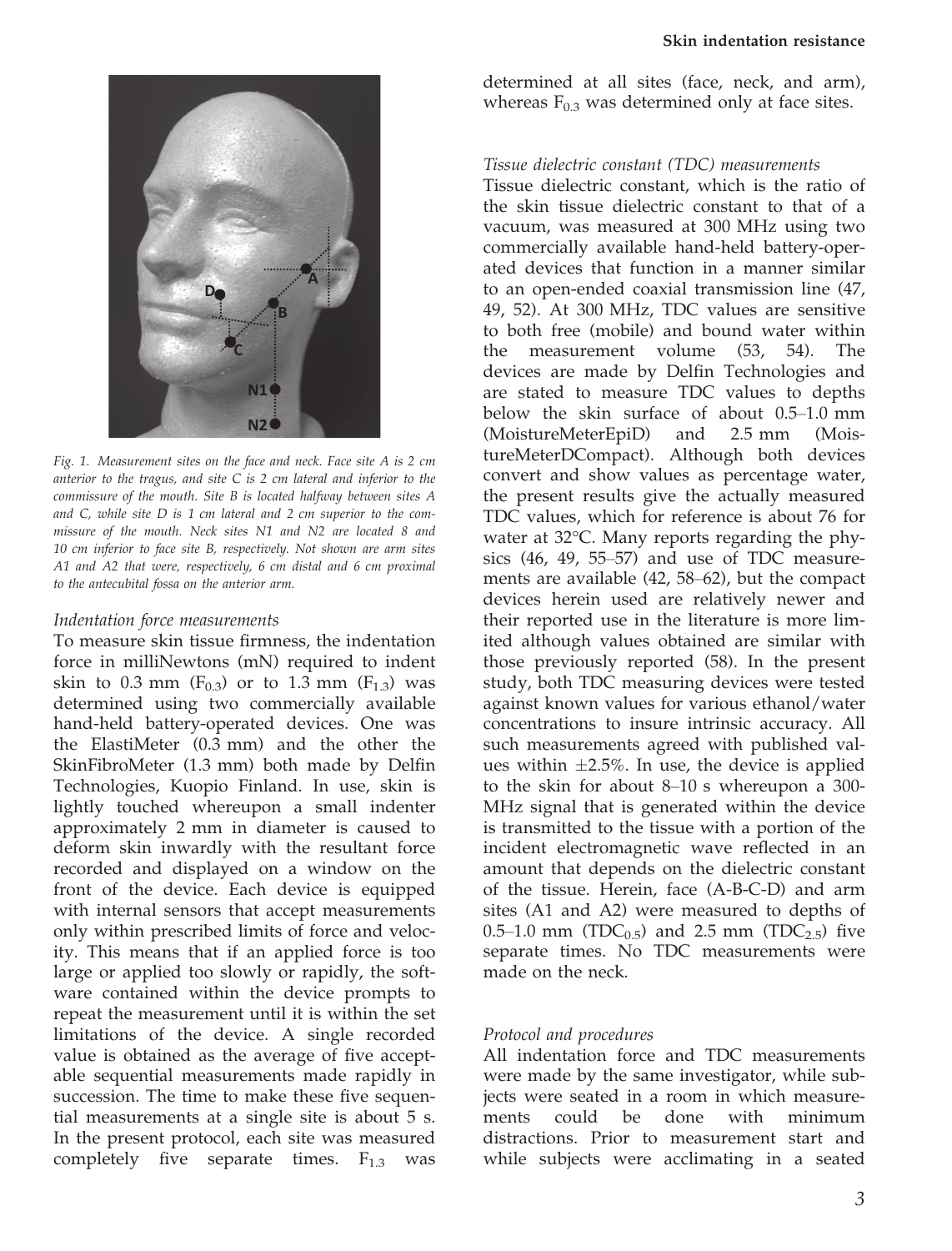position, the study was explained, the informed consent was signed, and a Fitzpatrick skin scale questionnaire was completed. Thereafter, target sites were marked with a surgical pen for reference. During this and the prior acclimation time, subjects were comfortably seated with right forearm resting on a flat table. The first set of measurements was on the face with measurements proceeding from A to B to C to D. This measurement sequence A-B-C-D was repeated five times for each parameter in the following temporal order (1)  $F_{1,3}$ , (2)  $F_{0,3}$ , (3) TDC<sub>0.5</sub>, and (4)  $TDC_{2.5}$ . The set of five face measurements for each parameter was completed before doing the next parameter measurement set. The complete facial measurement set took about 12 min. Neck  $F_{1,3}$  measurements were done next alternating between N1 and N2 until five complete sets were obtained. Finally, arm measurements were done alternating between A1 and A2 in the sequential order of  $F_{1,3}$ , TDC<sub>0.5</sub>, and TDC<sub>2.5</sub> with each parameter measured five times prior to measuring the next parameter. The neck and arm measurements together took about 5 min to complete. At the end of these measurements, each subject stood barefoot on a body composition scale (Tanita BC-558, Tokyo, Japan) while gripping an electrode in each hand to determine their weight, TBF percentage, and total body water percentages (TBW). This device measures the electrical impedance of the body at 50 kHz which together with gender, age and height provide input to a company private algorithm that is based on a model representation of the body components to estimate fat and water.

# Results

## Face skin parameter values by location

As summarized in Table 1, face sites A and D had the greatest resultant forces for indentations

TABLE 1. Face skin parameter values by location

of 0.3 and 1.3 mm with  $F_{0,3}$  and  $F_{1,3}$  measured at A and D being significantly greater than force values measured at sites B and C ( $P < 0.01$ ). The largest mean percentage differences among sites for  $F_{1,3}$  were between sites A and C with a mean difference of  $10.7 \pm 8.6\%$  and between sites D and C for  $F_{0,3}$  with a mean difference of 7.7  $\pm$  7.3%. At every measured facial site, the larger indentation force  $F_{1,3}$  was significantly greater than the corresponding  $F_{0,3}$  ( $P < 0.001$ ). Face site A had the greatest  $TDC_{0.5}$  value that was significantly greater than all other sites ( $P < 0.001$ ). The largest mean percentage differences among sites for  $TDC_{0.5}$  were between sites A and B with a mean difference of 6.5  $\pm$  7.3%. Contrastingly, face sites C and D demonstrated the largest  $TDC_{2.5}$  values which were significantly greater than those measured at sites A and B ( $P < 0.01$ ). The largest mean difference was between sites C and B with a mean difference of  $2.6 \pm 2.8\%$ . At each site,  $TDC_{0.5}$  differed significantly from  $TDC_{2.5}$  $(P < 0.01)$  although only face site A was TDC<sub>0.5</sub> greater than  $TDC_{2.5}$ , whereas it was less than TDC<sub>2.5</sub> at the other face sites ( $P < 0.01$ ).

## Forearm and neck skin parameter values

As summarized in Table 2,  $F_{1,3}$  did not significantly differ between forearm and biceps  $58.8 \pm 21.5$  vs.  $61.6 \pm 18.0$  mN with an arm average value of  $60.2 \pm 18.6$  mN. But, ear arm value was significantly greater than at neck sites which averaged  $28.3 \pm 7.1$  mN,  $P < 0.001$ .  $F<sub>1.3</sub>$  also did not differ between the two measured neck sites separated by two cm.  $TDC_{0.5}$ and  $TDC_{2.5}$  also did not differ significantly between forearm and biceps with the average of the forearm and biceps arm values for  $F_{0.5}$ and F<sub>2.5</sub> being 32.0  $\pm$  4.2 and 27.0  $\pm$  4.1, respectively.  $TDC_{0.5}$  was significantly greater than TDC<sub>2.5</sub> at both arm sites ( $P < 0.001$ ).

| Parameter          | Location on face       |                |                 |                  |                |  |  |  |
|--------------------|------------------------|----------------|-----------------|------------------|----------------|--|--|--|
|                    | А                      | в              | C               | D                | Average        |  |  |  |
| $F_{0.3}$          | $16.9 \pm 3.5^*$       | $14.7 \pm 3.0$ | $14.4 \pm 4.3$  | $18.8 \pm 4.0*$  | $16.2 \pm 7.2$ |  |  |  |
| $F_{1.3}$          | 41.0 $\pm$ 16.3*       | $27.2 + 7.6$   | $25.3 \pm 6.7$  | $36.5 \pm 8.6^*$ | $32.5 \pm 4.1$ |  |  |  |
| $TDC_{0.5}$        | $40.2 \pm 5.3^{\circ}$ | $31.4 \pm 8.5$ | $36.8 \pm 6.2$  | $36.4 \pm 5.7$   | $36.2 \pm 4.8$ |  |  |  |
| TDC <sub>2.5</sub> | $35.9 \pm 4.7$         | $35.7 \pm 4.2$ | $39.9 \pm 5.61$ | $39.4 \pm 5.21$  | $37.7 \pm 4.2$ |  |  |  |

 $F_{0.3}$  and  $F_{1.3}$  are resultant forces (mN) to indentations of 0.3 and 1.3 mm. TDC<sub>0.5</sub> and TDC<sub>2.5</sub> are tissue dielectric constants measured to effective depths of 0.5 and 2.5 mm. Values are mean  $\pm$  SD for  $N = 35$  female subjects. Locations A, B, C, and D are as in Fig. 1. Force values at A and D were greater than at B and C (\*P < 0.01). At all sites,  $F_{1.3}$  was significantly greater than  $F_{0.3}$  (P < 0.001). TDC<sub>0.5</sub> was greatest at site A (<sup>†</sup>P < 0.01 compared to all other sites). TDC<sub>2.5</sub> at sites C and D was larger than at sites A and B (<sup>‡</sup>P<0.01). At each site, TDC<sub>0.5</sub> differed significantly from TDC<sub>2.5</sub> (P < 0.01).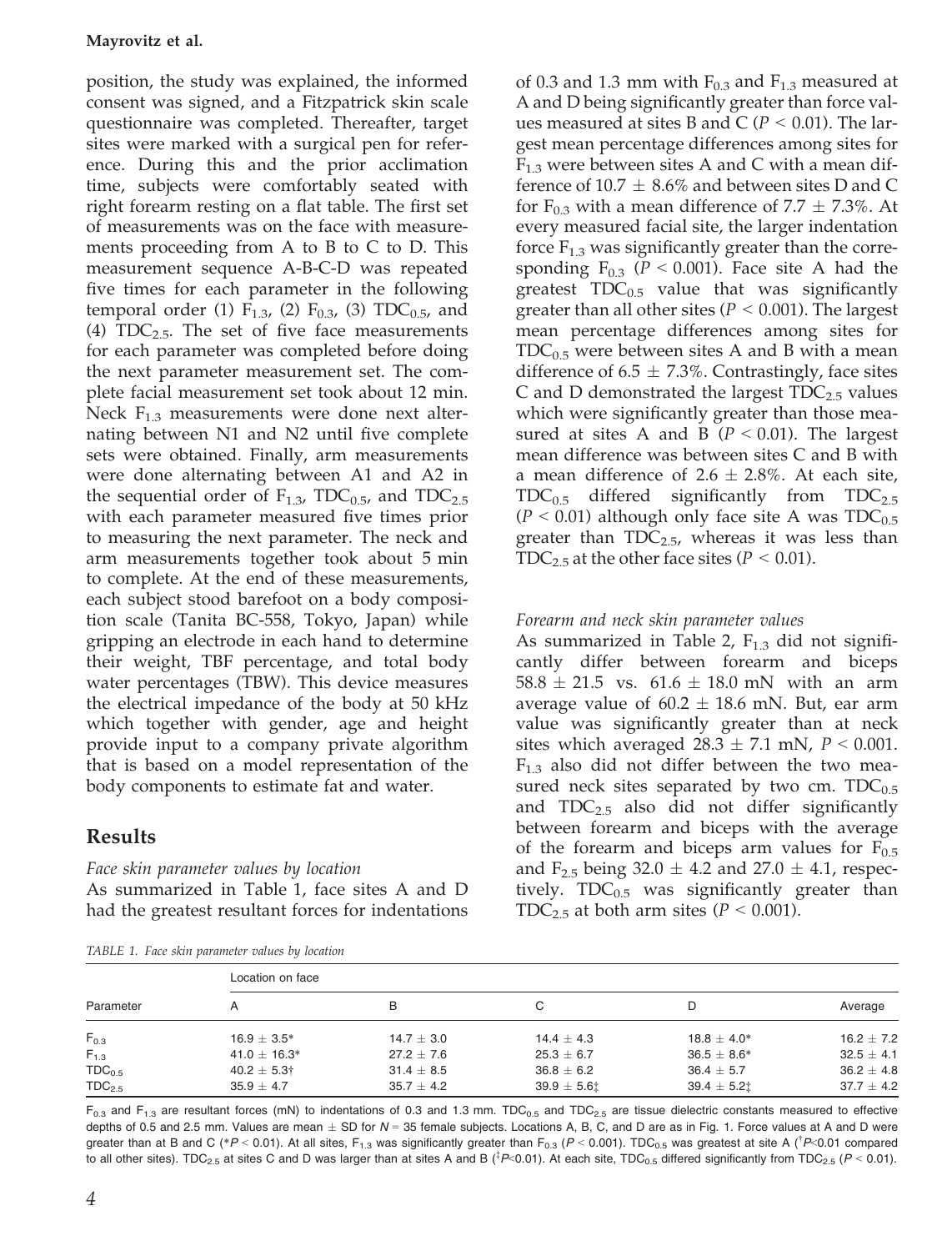TABLE 2. Arm and neck skin parameter values

| Parameter          |                  | Anatomical location |                   |              |               |                |  |  |  |
|--------------------|------------------|---------------------|-------------------|--------------|---------------|----------------|--|--|--|
|                    | Forearm          | <b>Biceps</b>       | Arm AVG           | Neck A       | Neck B        | Neck AVG       |  |  |  |
| $F_{1,3}$          | $58.8 \pm 21.5$  | 61.6 $\pm$ 18.0     | $60.2 \pm 18.6^*$ | $29.2 + 9.3$ | $27.3 + 11.3$ | $28.3 \pm 7.1$ |  |  |  |
| TDC <sub>0.5</sub> | $31.8 \pm 4.2$ † | $32.3 \pm 4.4$ †    | $32.0 \pm 4.2$ †  |              |               |                |  |  |  |
| TDC <sub>2.5</sub> | $27.4 + 4.2$     | $26.6 + 4.2$        | $27.0 + 4.1$      |              |               |                |  |  |  |

 $F_{1.3}$  is the resultant force (mN) to 1.3 mm indentation and TDC<sub>0.5</sub> and TDC<sub>2.5</sub> are TDC values measured to effective depths of 0.5 and 2.5 mm. Values are mean  $\pm$  SD for N = 35 female subjects. Forearm is on anterior forearm and biceps is on anterior biceps. Neck A and neck B are lateral neck sites separated by 2 cm. F<sub>1.3</sub> did not significantly differ between the two arm sites or between the two neck sites, but F<sub>1.3</sub> on arm was significantly greater than on neck (\*P < 0.001). Neither TDC<sub>0.5</sub> nor TDC<sub>2.5</sub> differed significantly between arm sites, but TDC<sub>0.5</sub> was significantly greater than TDC<sub>2.5</sub>  $(^{\dagger}P < 0.001)$  at both arm sites.

#### Correlations among parameters

Based on a total of 140 separate face measurements (35 subjects  $\times$  4 face sites/subject), there was a highly significant linear positive correlation ( $r = 0.723$ ,  $P < 0.001$ ) between F<sub>0.3</sub> and F<sub>1.3</sub> (Fig. 2) in which the linear regression equation is given by  $F_{1.3} = 1.75 F_{0.3} + 2.97$  mN. The correlation between  $TDC_{0.5}$  and  $TDC_{2.5}$  was also significant  $(r = 0.318, P < 0.001)$  with an overall linear regression equation given by  $TDC_{0.5}$  = 0.429  $TDC_{2.5}$  +19.9. However, no significant correlation between face  $F_{0.3}$  or  $F_{1.3}$  values and either of the measured face TDC parameter could be demonstrated (Fig. 3). Similar results were found for arm measurements which had a significant positive correlation  $(r = 0.777)$ ,  $P < 0.001$ ) between TDC<sub>0.5</sub> and TDC<sub>2.5</sub> with a regression equation  $TDC_{0.5} = 0.8TDC_{2.5} +11$  but there was essentially no correlation between arm  $F_{1,3}$  values and either TDC<sub>0.5</sub> or TDC<sub>2.5</sub> as shown in Fig. 4. Tests for correlations between any measured skin parameter and total body



Fig. 2. Facial indentation forces. Data points are from a total of 140 separate face indentation measurements (35 subjects  $\times$  4 face sites/ subject) to 0.3 mm ( $F_{0.3}$ ) and 1.3 mm ( $F_{1.3}$ ) expressed in mN. There was a highly significant linear positive correlation ( $r = 0.723$ ,  $P < 0.001$ ) between  $F_{0.3}$  and  $F_{1.3}$  in which the linear regression equation is given by  $F_{1.3} = 1.75 F_{0.3} + 2.97 mN$ .

fat, total body water, and Fitzpatrick skin score also showed no statistical significance. But, as expected, total body fat percentage and body mass index were highly correlated  $(r = 0.785)$ ,  $P < 0.001$ ).

### **Discussion**

#### Parameter variations with menstrual cycle and Fitzpatrick score

The fact that there was no correlation between the time point within the menstrual cycle and measured TDC values that are reflective of skin water changes is consistent with a prior report (45) in which TDC values were assessed on the forearm of young women at various phases of their menstrual cycle. Therein no relationship was found between TDC values and the phase of menstrual cycle in which measurements were made. The present findings confirm this for the forearm values and extend this prior observation to include the four measured facial areas



Fig. 3. Absence of TDC–force correlation in face measurements. Values are TDC–F1.3 pairs for TDC depths of 0.5 mm (open square) and 2.5 mm (closed square). Regression lines indicate near-zero correlation among parameters.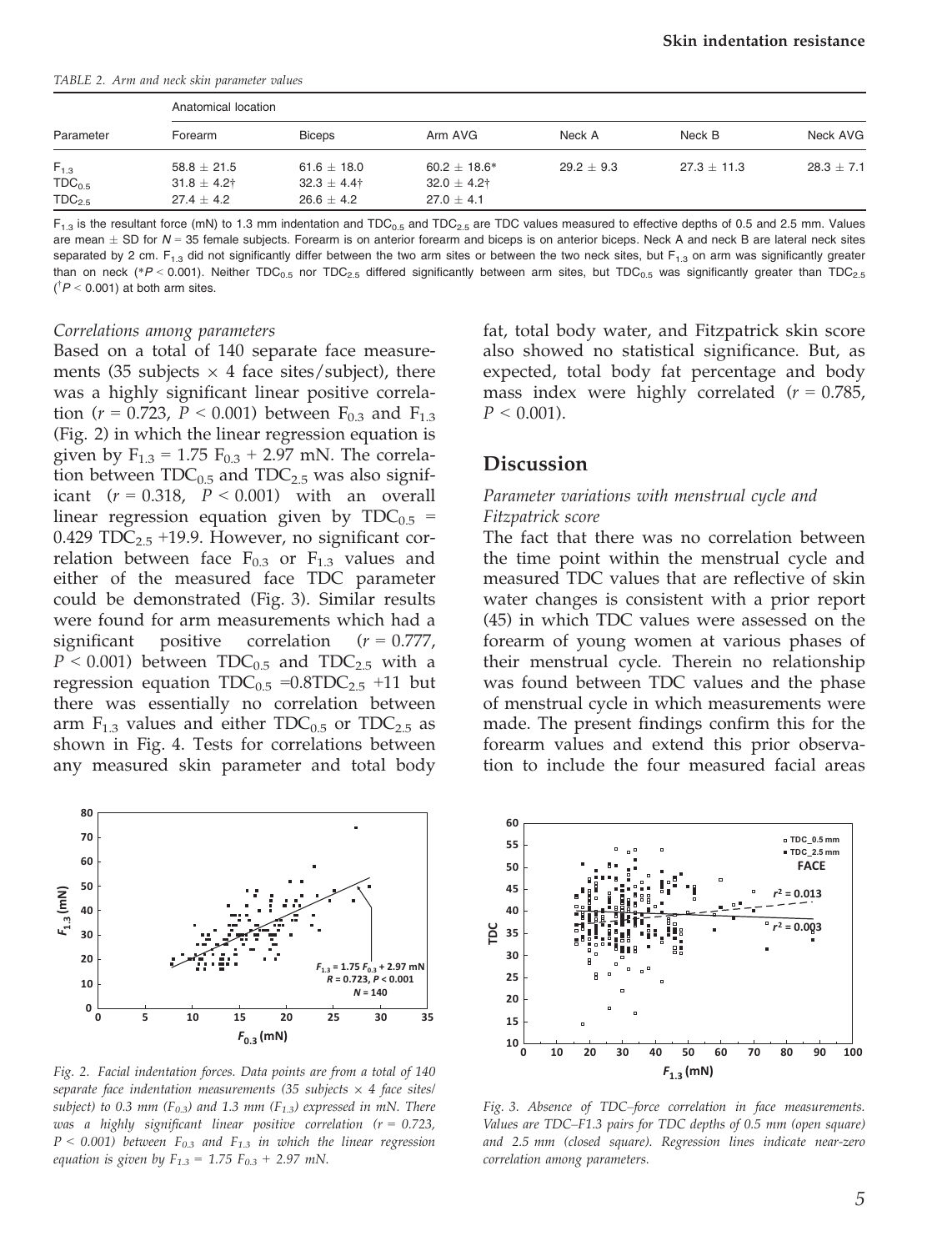Mayrovitz et al.



Fig. 4. Absence of TDC–force correlation in arm measurements. Values are TDC–F1.3 pairs for TDC depths of 0.5 mm (open square) and 2.5 mm (closed square). As in the case of the face measurements, arm regression lines indicate near-zero correlation among parameters.

for shallow (0.5 mm) and deeper (2.5 mm) skin depths. Although we have failed to demonstrate such TDC changes, others have indicated that various skin dermatoses are linked to menstrual cycle phases (63). Further, the absence of a measureable menstrual cycle-related difference in this and prior studies is in opposition to the concept that estrogen, via an induced increase in dermal hyaluronic acid, causes an increase in dermal water (64). It may be that such estrogen-linked changes are sufficiently subtle as to not be detected by the present measurements. The present results also indicate no detectible menstrual-related relationship between indentation force as measured on face, neck, or forearm. As far as we are able to determine, no other indentation data of the type herein obtained are available for comparison. However, forearm skin extensional data that were compared between day 10 and day 25 of the menstrual cycle in 20 women of the age range herein used suggested the possibility of a change in extensional properties (65). The fact that we detected no correlation between any measured skin parameter is consistent with data that compared hydration of the stratum corneum with various forced extensional skin parameters (66).

#### Parameter variations among sites

The finding that indentation-related forces varied among face, neck, and forearm is not inconsistent with site dependence as demonstrated

by the presence of extensional and recovery differences of these sites in a subgroup of women  $(N = 30)$  with an age range similar to the present group (18). These authors used Cutometer technology to measure various extensional parameters at cheek, neck, and forearm and found significantly greater initial skin extension (Ue) at neck and least at cheek with recovery parameters least at cheek although most parameter values have been found to significantly correlate among sites (17). Herein, the face site most closely associated with the cheek is face site B that had an indentation force significantly less than found on either arm site although no significant difference between cheek and neck was observed. We conclude from this that although variations in skin mechanical properties are anatomical site dependent, the nature of this variability depends on whether extensional or compressional assessments are done. This observation would be consistent with prior comparisons that found weak correlations between forearm skin indentation and suction parameters (16). Further, the wide variation in indentation resistance found among the four facial sites in the present work especially for indentation depths of 1.3 mm indicates to us that care must be used to clearly specify facial site locations used in any comparison study.

Similar words of caution may be suggested for facial TDC measurements and for comparisons among widely separated anatomical sites especially at shallow measurement depths of 0.5 mm. Average facial TDC values varied by 28% between sites A and B when measured to a depth of 0.5 mm but were nearly identical at a depth of 2.5 mm. This suggests that a major source of variability between these sites resides in the dermal water content since the dermis is the main component measured to a depth of 0.5 mm, whereas measurements to 2.5 mm include varying portions of subcutaneous fat. Because fat holds less water, it causes a lowered TDC value and would likely buffer effects of pure dermal water variations. This then might smooth out net TDC values among facial sites as in fact was observed. In contrast to the facial TDC variations, TDC measurements between forearm and biceps were remarkably similar and demonstrated the expected decrease in TDC value with increasing depth attributable to the inclusion of larger amounts of low waterholding fat.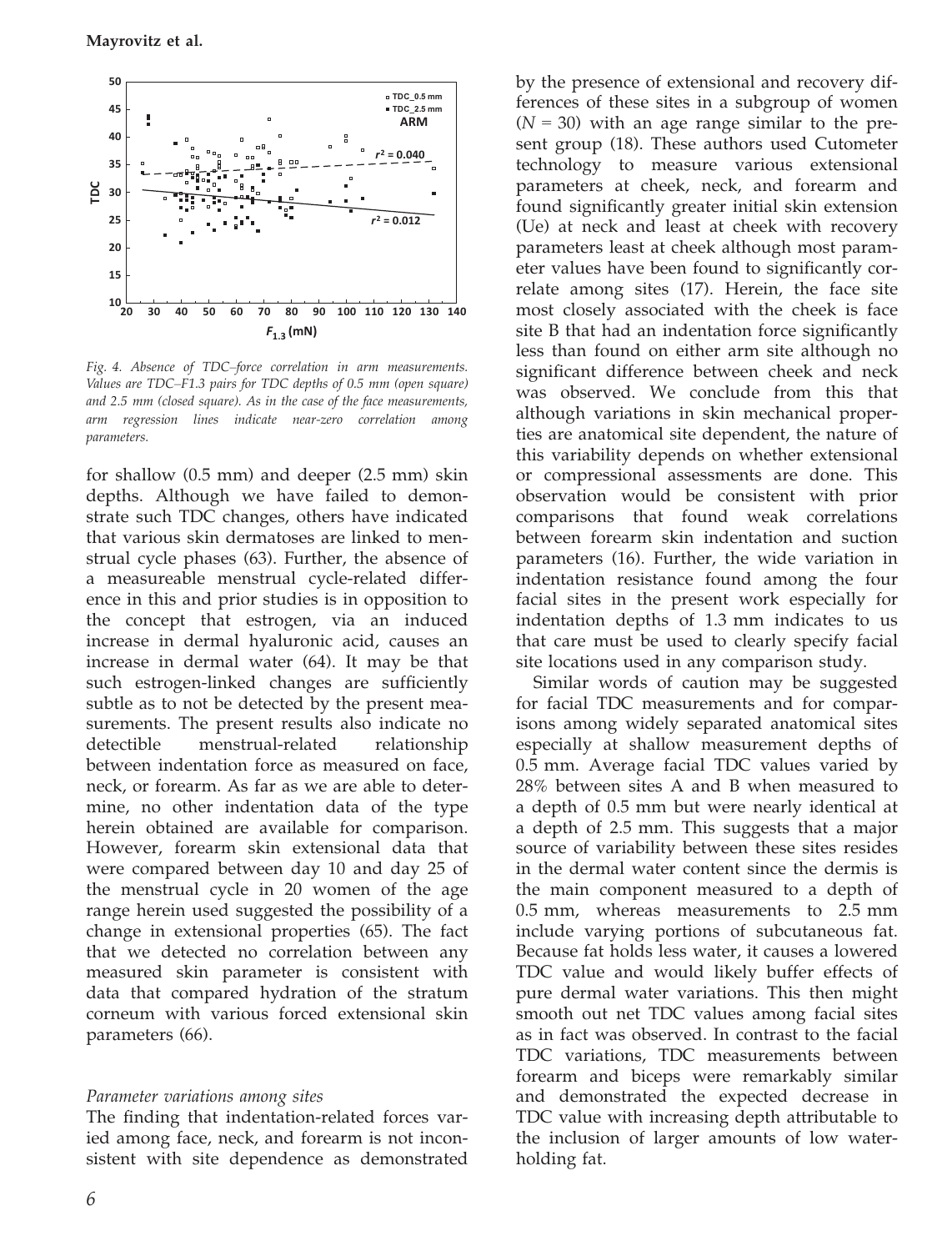## Indentation force–TDC relationships

A major finding of the present study was the absence of any significant correlation between skin softness as measured by indentation force and TDC values measured at the same sites that served as a surrogate measure of skin water content. This finding was contrary to our hypothesized relationship in which we expected there to be a positive association between indentation force and TDC values. As is clear from Fig. 3, the correlation coefficients were near zero with a TDC range of at least 2 : 1; thus, the possibility of the present study not being sufficiently powered is an unlikely explanation. Thus, the absence of a relationship would appear to be real and a possible explanation is called for and would be useful.

Although it has been shown that epidermal relative hydration may be associated with alterations in extensional properties of skin (67–69), it appears that indentation is much more dependent on dermal properties and hydration state at least for small indentation depths (24). The present indentation depths of 0.3 and 1.3 mm are not large deformations, and given the essentially incompressible features of water, we would suggest the following as a possible explanation to account for the absence of the hypothesized relationship.

If water is free to move (mobile water), then skin's indentation resistance, herein quantified as indentation force for a fixed indentation depth, depends on the ease with which dermal

## water can flow or diffuse in response to the imposed indentation force. In healthy young skin tissue as herein evaluated although much is bound water (38, 70), resistance to water mobile water movement is low as compared to skin interstitium subjected to significant edema or collagen linkage as in early fibrosis or other skin conditions. Thus, we would speculate that despite the fairly wide range in measured TDC values among the young women evaluated, the dermal water ranges that these represent were not sufficiently large to substantially restrict water movement away from the sites of indentation. If true, then the indentation force would be largely dependent on other tissue factors and not the compressibility of larger amounts of water and there would be no correlation between TDC and indentation force. If this speculative explanation were true, then conditions in which the hydrodynamic conductance of the dermis interstitium was compromised would more likely demonstrate a direct relationship between dermal water content and indentation force. One such condition occurs in persons with lymphedema in which lymphatic flow pathways are compromised causing increased interstitial flow resistance (71). The present findings besides setting out reference values suggest that such persons would be an important population to study to further test for a possible skin water- indentation force relationship and its utilization for early diagnosis.

# References

- 1. Deng J, Ridner SH, Wells N, Dietrich MS, Murphy BA. Development and preliminary testing of head and neck cancer related external lymphedema and fibrosis assessment criteria. Eur J Oncol Nurs 2015; 19: 75–80.
- 2. Rockson SG. The lymphatics and the inflammatory response: lessons learned from human lymphedema. Lymphat Res Biol 2013; 11: 117– 120.
- 3. Avraham T, Yan A, Zampell JC, Daluvoy SV, Haimovitz-Friedman A, Cordeiro AP et al. Radiation therapy causes loss of dermal lymphatic vessels and interferes with lymphatic function by TGF-beta1-mediated tissue fibrosis. Am J Physiol Cell Physiol 2010; 299: C589–C605.
- 4. Huang YP, Zheng YP, Leung SF, Choi AP. High frequency ultrasound assessment of skin fibrosis: clinical results. Ultrasound Med Biol 2007; 33: 1191–1198.
- 5. Johansson S, Svensson H, Denekamp J. Dose response and latency for radiation-induced fibrosis, edema, and neuropathy in breast cancer patients. Int J Radiat Oncol Biol Phys 2002; 52: 1207–1219.
- 6. Giordano N, Puccetti L, Papakostas P et al. Bosentan treatment for Raynauds phenomenon and skin fibrosis in patients with systemic sclerosis and pulmonary arterial hypertension: an open-label, observational, retrospective study. Int J Immunopathol Pharmacol 2010; 23: 1185–1194.
- 7. Maurer B, Graf N, Michel BA et al. Prediction of worsening of

skin fibrosis in patients with diffuse cutaneous systemic sclerosis using the EUSTAR database. Ann Rheum Dis 2015; 74: 1124– 1131.

- 8. Yang LL, Liu JQ, Bai XZ, Fan L, Han F, Jia WB, Su LL, Shi JH, Tang CW, Hu DH. Acute downregulation of miR-155 at wound sites leads to a reduced fibrosis through attenuating inflammatory response. Biochem Biophys Res Commun 2014; 453: 153–159.
- 9. Kendall RT, Feghali-Bostwick CA. Fibroblasts in fibrosis: novel roles and mediators. Front Pharmacol 2014; 5: 123.
- 10. Van De Water L, Varney S, Tomasek JJ. Mechanoregulation of the myofibroblast in wound contraction, scarring, and fibrosis: opportunities for new therapeutic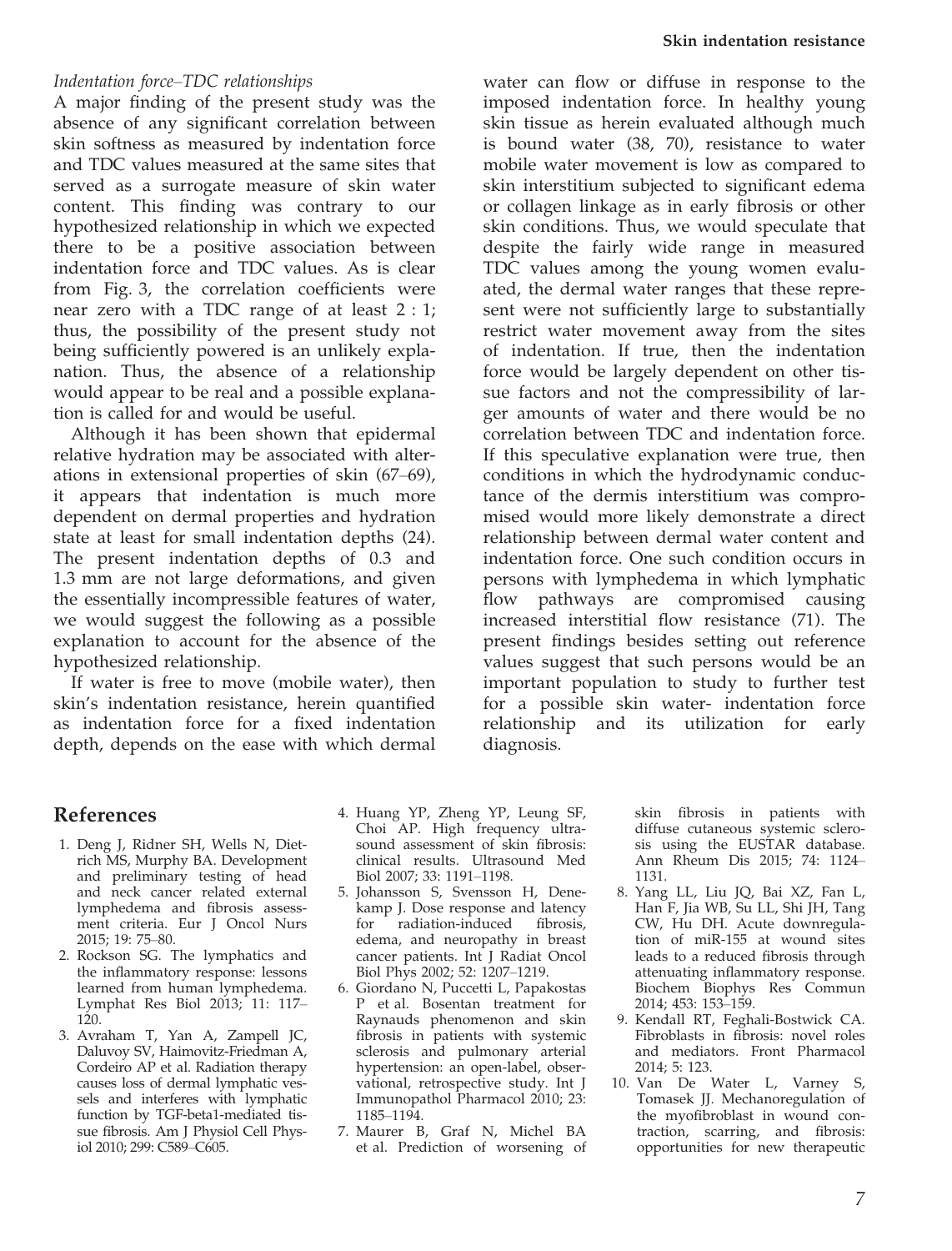intervention. Adv Wound Care (New Rochelle) 2013; 2: 122–141.

- 11. Rybinski B, Franco-Barraza J, Cukierman E. The wound healing, chronic fibrosis, and cancer progression triad. Physiol Genomics 2014; 46: 223–244.
- 12. Shaw TJ, Kishi K, Mori R. Woundassociated skin fibrosis: mechanisms and treatments based on modulating the inflammatory response. Endocr Metab Immune Disord Drug Targets 2010; 10: 320–330.
- 13. Avraham T, Zampell JC, Yan A, Elhadad S, Weitman ES, Rockson SG, Bromberg J, Mehrara BJ. Th2 differentiation is necessary for soft tissue fibrosis and lymphatic dysfunction resulting from lymphedema. FASEB J 2013; 27: 1114– 1126.
- 14. Markhus CE, Karlsen TV, Wagner M, Svendsen OS, Tenstad O, Alitalo K, Wiig H. Increased interstitial protein because of impaired lymph drainage does not induce fibrosis and inflammation in lym-<br>phedema. Arterioscler Thromb phedema. Arterioscler Vasc Biol 2013; 33: 266–274.
- 15. Avraham T, Clavin NW, Daluvoy SV, Fernandez J, Soares MA, Cordeiro AP, Mehrara BJ. Fibrosis is a key inhibitor of lymphatic regeneration. Plast Reconstr Surg 2009; 124: 438–450.
- 16. Boyer G, Laquieze L, Le Bot A, Laquieze S, Zahouani H. Dynamic indentation on human skin in vivo: ageing effects. Skin Res Technol 2009; 15: 55–67.
- 17. Krueger N, Luebberding S, Oltmer M, Streker M, Kerscher M. Age-related changes in skin mechanical properties: a quantitative evaluation of 120 female subjects. Skin Res Technol 2011; 17: 141–148.
- 18. Luebberding S, Krueger N, Kerscher M. Mechanical properties of human skin in vivo: a comparative evaluation in 300 men and women. Skin Res Technol 2014; 20: 127– 135.
- 19. Pierard GE, Henry F, Castelli D, Ries G. Ageing and rheological properties of facial skin in women. Gerontology 1998; 44: 159–161.
- 20. Makrantonaki E, Zouboulis CC. Molecular mechanisms of skin aging: state of the art. Ann N Y Acad Sci 2007; 1119: 40–50.
- 21. Waller JM, Maibach HI. Age and skin structure and function, a quantitative approach (II): protein, glycosaminoglycan, water, and lipid content and structure. Skin Res Technol 2006; 12: 145–154.
- 22. Waller JM, Maibach HI. Age and skin structure and function, a quantitative approach (I): blood flow, pH, thickness, and ultrasound echogenicity. Skin Res Technol 2005; 11: 221–235.
- 23. Clancy NT, Nilsson GE, Anderson CD, Leahy MJ. A new device for assessing changes in skin viscoelasticity using indentation and optical measurement. Skin Res Technol 2010; 16: 210–228.<br>24. Hartzshtark – A. Diks
- A, Dikstein S. Mechanical testing of human skin in vivo (a provocative review aimed to stimulate a physiologicalpharmacological approach). Rev Pure Appl Pharmacol Sci 1982; 3: 83–122.
- 25. Jemec GB. Measuring skin mechanics. The soft touch in a hard environment? Skin Res Technol 2001; 7: 72.
- 26. Lanir Y, Dikstein S, Hartzshtark A, Manny V. In-vivo indentation of human skin. J Biomech Eng 1990; 112: 63–69.
- 27. Mayrovitz HN. Assessing lymphedema by tissue indentation force and local tissue water. Lymphology 2009; 42: 88–98.
- 28. Mayrovitz HN, Davey S. Changes in tissue water and indentation resistance of lymphedematous limbs accompanying low level laser therapy (LLLT) of fibrotic skin. Lymphology 2011; 44: 168– 177.
- 29. Nakatani M, Fukuda T, Arakawa N, Kawasoe T, Omata S. Softness sensor system for simultaneously measuring the mechanical properties of superficial skin layer and whole skin. Skin Res Technol 2013; 19: e332–e338.
- 30. Diridollou S, Patat F, Gens F, Vaillant L, Black D, Lagarde JM, Gall Y, Berson M. In vivo model of the mechanical properties of the human skin under suction. Skin Res Technol 2000; 6: 214–221.
- 31. Hacard F, Machet L, Caille A, Tauveron V, Georgescou G, Rapeneau I et al. Measurement of skin thickness and skin elasticity to evaluate the effectiveness of intensive decongestive treatment in patients with lymphoedema: a prospective study. Skin Res Technol 2014; 20: 274–281.
- 32. Hua W, Xie H, Chen T, Li L. Comparison of two series of non-invasive instruments used for the skin physiological properties measurements: the 'Soft Plus' from Callegari S.p.A vs. the series of detectors from Courage &

Khazaka. Skin Res Technol 2014; 20: 74–80.

- 33. Jemec GB, Selvaag E, Agren M, Wulf HC. Measurement of the mechanical properties of skin with ballistometer and suction cup. Skin Res Technol 2001; 7: 122–126.
- 34. Luebberding S, Krueger N, Kerscher M. Skin physiology in men and women: in vivo evaluation of 300 people including TEWL, SC hydration, sebum content and skin surface pH. Int J Cosmet Sci 2013; 35: 477–483.
- 35. Neto P, Ferreira M, Bahia F, Costa P. Improvement of the methods for skin mechanical properties evaluation through correlation between different techniques and factor analysis. Skin Res Technol 2013; 19: 405–416.
- 36. Ohshima H, Tada A, Kanamaru A, Akamatsu H, Sakai Y, Itoh M et al. Relevance of the directionality of skin elasticity to aging and sagging of the face. Skin Res Technol 2011; 17: 101–107.
- 37. Paye M, Mac-Mary S, Elkhyat A, Tarrit C, Mermet P, Humbert PH. Use of the Reviscometer for measuring cosmetics-induced skin surface effects. Skin Res Technol 2007; 13: 343–349.
- 38. Gniadecka M, Nielsen OF, Wessel S, Heidenheim M, Christensen DH, Wulf HC. Water and protein structure in photoaged and chronically aged skin. J Invest Dermatol 1998; 111: 1129–1133.
- 39. Wiechers JM, Barlow T. Skin moisturisation and elasticity originate from at least two different mechanisms. Int J Cosmet Sci 1999; 21: 425–435.
- 40. Wanitphakdeedecha R, Eimpunth S, Manuskiatti W. The effects of mucopolysaccharide polysulphate on hydration and elasticity of human skin. Dermatol Res Pract 2011; 2011: 807906.
- 41. Manny-Aframaian V, Dikstein S. Indentometry. In: Serup J and Jemec GBE, eds. Handbook of Non-Invasive Methods and the Skin. Boca Raton, FL: CRC Press; 1995: 349–352.
- 42. Mayrovitz HN. Local tissue water assessed by measuring forearm skin dielectric constant: dependence on measurement depth, age and body mass index. Skin Res Technol 2010; 16: 16–22.
- 43. Mayrovitz HN, Weingrad DN, Davey S. Local tissue water in at-risk and contralateral forearms of women with and without breast cancer treatment-related